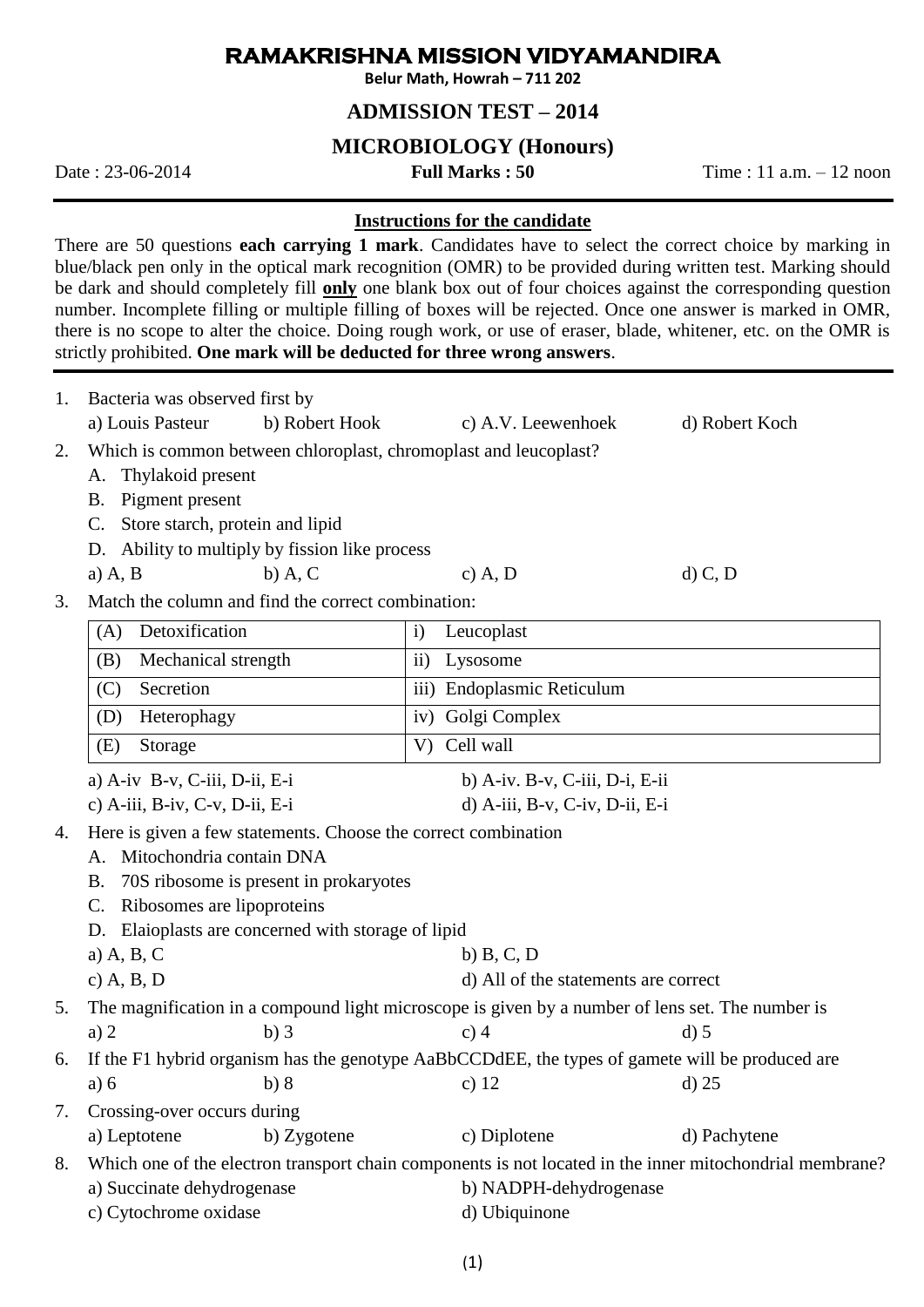| 9. | Triple helical structure is exhibited by                                                                                 |                                                                     |                                                                                   |                          |  |  |
|----|--------------------------------------------------------------------------------------------------------------------------|---------------------------------------------------------------------|-----------------------------------------------------------------------------------|--------------------------|--|--|
|    | a) Albumin                                                                                                               | b) Globulin                                                         | c) Myoglobin                                                                      | d) Collagen              |  |  |
|    |                                                                                                                          | 10. Segregation of Mendelian factors (Aa) occurs during             |                                                                                   |                          |  |  |
|    | a) Anaphase I                                                                                                            | b) Diplotene                                                        | c) Zygotene/Pachyetene                                                            | d) Anaphase II           |  |  |
|    |                                                                                                                          | 11. Active proton pump is present in the cell membrane of           |                                                                                   |                          |  |  |
|    | a) Lysosomes                                                                                                             | b) Chloroplast                                                      | c) Mitochondria                                                                   | d) Endoplasmic reticulum |  |  |
|    | 12. If each turn of a sample of B-DNA contains 10.4 bp, then the number of turns in a DNA of 2080<br>nucleotides will be |                                                                     |                                                                                   |                          |  |  |
|    | a) $104$                                                                                                                 | $b)$ 100                                                            | c) 208                                                                            | d) 624                   |  |  |
|    | 13. Maltase is a kind of                                                                                                 |                                                                     |                                                                                   |                          |  |  |
|    | a) Oxidoreductase                                                                                                        | b) Transferase                                                      | c) Hydrolase                                                                      | d) Lyase                 |  |  |
|    |                                                                                                                          | 14. Which of the following is not a reducing sugar                  |                                                                                   |                          |  |  |
|    | a) Glucose                                                                                                               | b) Fructose                                                         | c) Maltose                                                                        | d) Sucrose               |  |  |
|    | 15. The high energy bonds in ATP are                                                                                     |                                                                     |                                                                                   |                          |  |  |
|    | a) Glycoside bonds                                                                                                       | b) Ester bonds                                                      | c) Anhydride bonds                                                                | d) all of these          |  |  |
|    |                                                                                                                          |                                                                     | 16. The sequence of DNA recognized by sigma factor during transcription is called |                          |  |  |
|    | a) Operator                                                                                                              | b) Promoter                                                         | c) Regulator                                                                      | d) Structural gene       |  |  |
|    |                                                                                                                          | 17. The infectious agents composed of protein only are              |                                                                                   |                          |  |  |
|    | a) Viroids                                                                                                               | b) Virusoids                                                        | c) Prions                                                                         | d) Viruses               |  |  |
|    |                                                                                                                          | 18. In the diagram given below, the compounds marked A, B and C are |                                                                                   |                          |  |  |
|    |                                                                                                                          |                                                                     |                                                                                   |                          |  |  |
|    |                                                                                                                          | chloroplast stroma                                                  |                                                                                   |                          |  |  |
|    |                                                                                                                          |                                                                     |                                                                                   | P.                       |  |  |
|    |                                                                                                                          | ferredoxin-NADP reductase                                           |                                                                                   |                          |  |  |
|    | light                                                                                                                    | light                                                               |                                                                                   |                          |  |  |
|    |                                                                                                                          |                                                                     | $\odot$ (FNR)                                                                     |                          |  |  |
|    | P680                                                                                                                     |                                                                     | $Fd -$<br>ferredoxin                                                              | ATP synthase             |  |  |
|    | $\left( \bullet \right)$<br><b>PBI</b><br>PŞII<br>Β                                                                      |                                                                     |                                                                                   |                          |  |  |
|    | H <sup>+</sup><br>$\mathbf{o}_2$<br>$H^*$<br>H,0<br>oxygen-evolving complex                                              |                                                                     |                                                                                   |                          |  |  |
|    |                                                                                                                          |                                                                     |                                                                                   |                          |  |  |
|    | thylakoid lumen                                                                                                          |                                                                     |                                                                                   |                          |  |  |
|    | a) A- Plastoquinone, B- Cytochrome $b_6f$ , C- Plastocyanin                                                              |                                                                     |                                                                                   |                          |  |  |
|    | b) A- Plastocyanin, B- Plastoquinone, C- Cytochrome b <sub>6</sub> f                                                     |                                                                     |                                                                                   |                          |  |  |
|    | c) A- Pheophytin, B- Plastoquinone, C- Cytochrome b <sub>6</sub> f                                                       |                                                                     |                                                                                   |                          |  |  |

d) A- Pheophytin, B- Cytochrome b<sub>6</sub>f, C- Plastocyanin

# 19. The catalytic efficiency of two different enzymes is compared by a) Product b) Vmax c)  $\frac{1}{2}$  Vmax d) Km

# 20. The method of partial destruction of pathogenic microorganisms in milk is called a) Sterilization b) Pasteurization c) Lyophilization d) Tyndalization

- 21. In CAM plants,  $CO<sub>2</sub>$  is fixed as a) Oxaloacetic acid b) PEPA c) Glycolic acid d) Malic acid
	-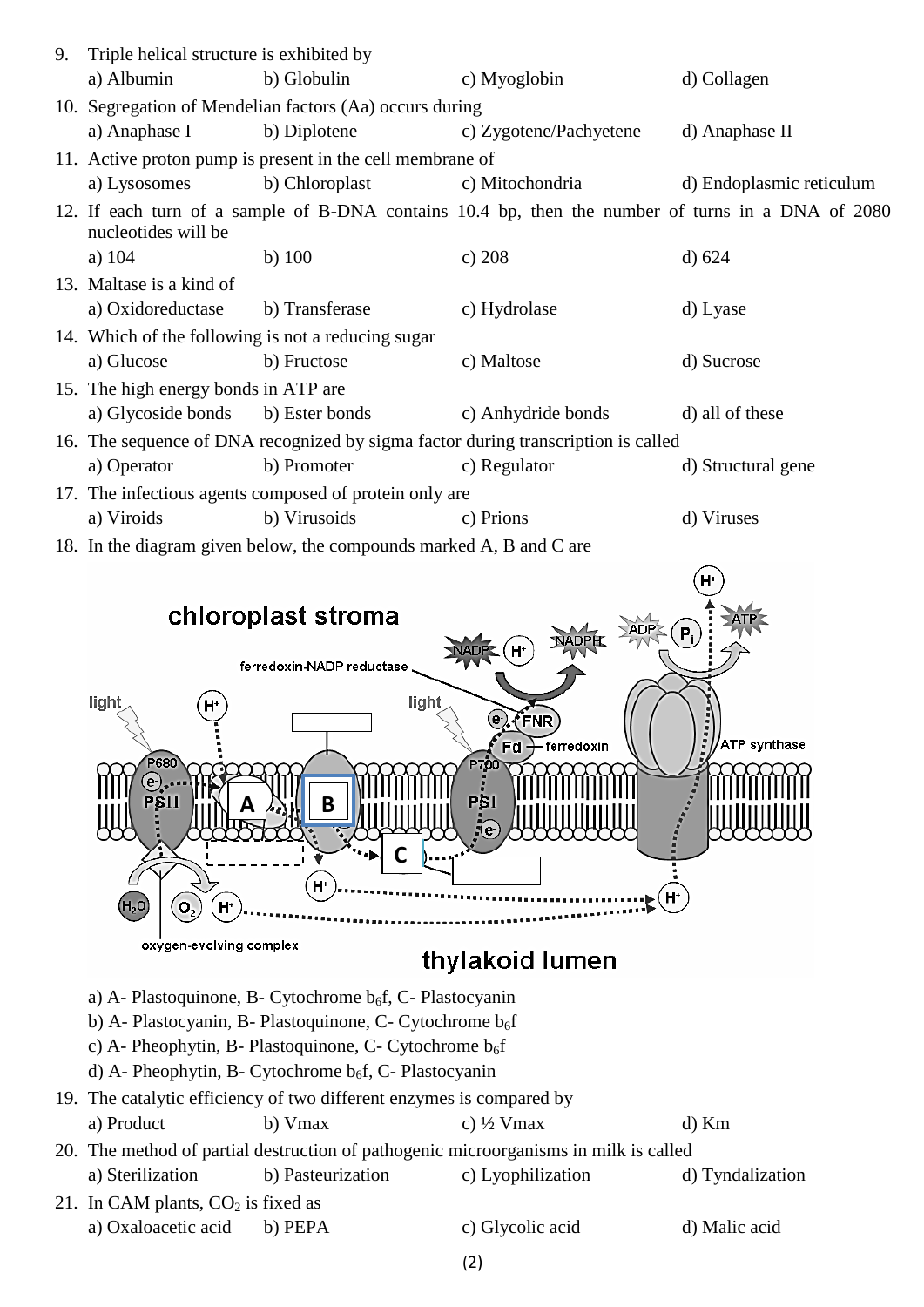| 22. The backbone of nucleic acid is formed by                                                                                                                                                                                                                                                              |                                                                         |                                                                                                            |                         |  |
|------------------------------------------------------------------------------------------------------------------------------------------------------------------------------------------------------------------------------------------------------------------------------------------------------------|-------------------------------------------------------------------------|------------------------------------------------------------------------------------------------------------|-------------------------|--|
| a) N-bases                                                                                                                                                                                                                                                                                                 | b) Nucleotides                                                          | c) Sugar-phosphates                                                                                        | d) Nucleosides          |  |
| 23. Chitin is present in the wall of                                                                                                                                                                                                                                                                       |                                                                         |                                                                                                            |                         |  |
| a) Gram positive bacteria                                                                                                                                                                                                                                                                                  |                                                                         | b) Gram negative bacteria                                                                                  |                         |  |
| c) Fungi                                                                                                                                                                                                                                                                                                   |                                                                         | d) Green plants                                                                                            |                         |  |
| 24. A thermostable enzyme is                                                                                                                                                                                                                                                                               |                                                                         |                                                                                                            |                         |  |
| a) DNA ligase                                                                                                                                                                                                                                                                                              |                                                                         | b) Restriction endonuclease                                                                                |                         |  |
| c) Taq polymerase                                                                                                                                                                                                                                                                                          |                                                                         | d) Proteinase K                                                                                            |                         |  |
| 25. In coding dictionary, the numbers of sense codons are                                                                                                                                                                                                                                                  |                                                                         |                                                                                                            |                         |  |
| a) $60$                                                                                                                                                                                                                                                                                                    | b) 61                                                                   | c) $64$                                                                                                    | $d$ ) 62                |  |
|                                                                                                                                                                                                                                                                                                            | 26. An autosome linked recessive trait in human is                      |                                                                                                            |                         |  |
| a) Sickle cell anaemia b) Haemophilia<br>c) Colour blindness<br>d) Skin colouration                                                                                                                                                                                                                        |                                                                         |                                                                                                            |                         |  |
| 27. RNA is more reactive than DNA due to                                                                                                                                                                                                                                                                   |                                                                         |                                                                                                            |                         |  |
| a) $3'$ OH                                                                                                                                                                                                                                                                                                 | $b)$ 2' OH                                                              | c) $5^{\circ}$ OH                                                                                          | d) Single stranded form |  |
| 28. In molecular biology, Okazaki is known for his discovery of                                                                                                                                                                                                                                            |                                                                         |                                                                                                            |                         |  |
|                                                                                                                                                                                                                                                                                                            | a) Discontinuous DNA synthesis on lagging strand template               |                                                                                                            |                         |  |
| b) Restriction enzyme                                                                                                                                                                                                                                                                                      |                                                                         | c) DNA polymerase                                                                                          | d) Ribozyme             |  |
| 29. A clone is a group of cells which are                                                                                                                                                                                                                                                                  |                                                                         |                                                                                                            |                         |  |
| a) Morphologically identical                                                                                                                                                                                                                                                                               |                                                                         | b) Genetically identical                                                                                   |                         |  |
| c) Morphologically and genetically identical                                                                                                                                                                                                                                                               |                                                                         |                                                                                                            |                         |  |
|                                                                                                                                                                                                                                                                                                            | d) A group of heterogeneous organisms performing same type of functions |                                                                                                            |                         |  |
|                                                                                                                                                                                                                                                                                                            |                                                                         | 30. Which of the following base sequence in DNA qualifies it for a palindromic (inverted repeat) sequence? |                         |  |
| a) 5'GAATTC3'                                                                                                                                                                                                                                                                                              | b) 5'GATTTC3'                                                           | c) 5'AGTTAAG3'                                                                                             | d) 5'AGTTAAA3'          |  |
| 31. Reverse glycolysis is said in reference to                                                                                                                                                                                                                                                             |                                                                         |                                                                                                            |                         |  |
| a) Glycogenolysis                                                                                                                                                                                                                                                                                          | b) Glycogenesis                                                         | c) Synthesis of amino acids d) Gluconeogenesis                                                             |                         |  |
| 32. Osmotic pressure of blood is maintained by                                                                                                                                                                                                                                                             |                                                                         |                                                                                                            |                         |  |
| a) Thrombin                                                                                                                                                                                                                                                                                                | b) Fibrinogen                                                           | c) Globulin                                                                                                | d) Albumin              |  |
| 33. Mammalian RBCs are enucleated because                                                                                                                                                                                                                                                                  |                                                                         |                                                                                                            |                         |  |
| a) Nucleus is not essential                                                                                                                                                                                                                                                                                |                                                                         | b) RBC cannot divide                                                                                       |                         |  |
| c) Can carry more haemoglobin                                                                                                                                                                                                                                                                              |                                                                         | d) Carry more oxygen                                                                                       |                         |  |
| 34. Purines possess nitrogen at                                                                                                                                                                                                                                                                            |                                                                         |                                                                                                            |                         |  |
| a) $1,2,4,6$                                                                                                                                                                                                                                                                                               | b) $1,3,5,7$                                                            | c) $1,3,7,9$                                                                                               | d) $1,2,6,8$            |  |
|                                                                                                                                                                                                                                                                                                            |                                                                         | 35. When carbohydrate is converted to fat, the value of RQ (Respiratory Quotient) will be                  |                         |  |
| $a)$ 1                                                                                                                                                                                                                                                                                                     | b) less than 1                                                          | c) greater than 1                                                                                          | d) approximately 1      |  |
| 36. A culture of E. coli cells were grown for a few hours in a medium containing labelled <sup>15</sup> NH <sub>4</sub> Cl. Then the<br>cells were transferred to a medium containing normal <sup>14</sup> NH <sub>4</sub> Cl. After 40 minutes, the number of DNA<br>strands that will remain labelled is |                                                                         |                                                                                                            |                         |  |
| a) $\frac{1}{2}$                                                                                                                                                                                                                                                                                           | b) $\frac{1}{3}$                                                        | c) $\frac{1}{4}$                                                                                           | d) $\frac{1}{8}$        |  |
|                                                                                                                                                                                                                                                                                                            | 37. The antibody found on the membrane of mast cell is                  |                                                                                                            |                         |  |
| a) IgA                                                                                                                                                                                                                                                                                                     | $b)$ IgE                                                                | c) $IgD$                                                                                                   | $d)$ IgM                |  |
| 38. Antigens are processed by                                                                                                                                                                                                                                                                              |                                                                         |                                                                                                            |                         |  |
| a) Dendritic cells                                                                                                                                                                                                                                                                                         | b) Neutrophils                                                          | c) B-lymphocytes                                                                                           | d) T-lymphocytes        |  |
| 39. In a test cross of a dihybrid, the $F_2$ progeny yielded 40% recombinants. The result exhibits                                                                                                                                                                                                         |                                                                         |                                                                                                            |                         |  |
| a) Complete linkage                                                                                                                                                                                                                                                                                        |                                                                         | b) Incomplete linkage                                                                                      |                         |  |
| c) Gene interaction                                                                                                                                                                                                                                                                                        |                                                                         | d) No linkage between the genes                                                                            |                         |  |